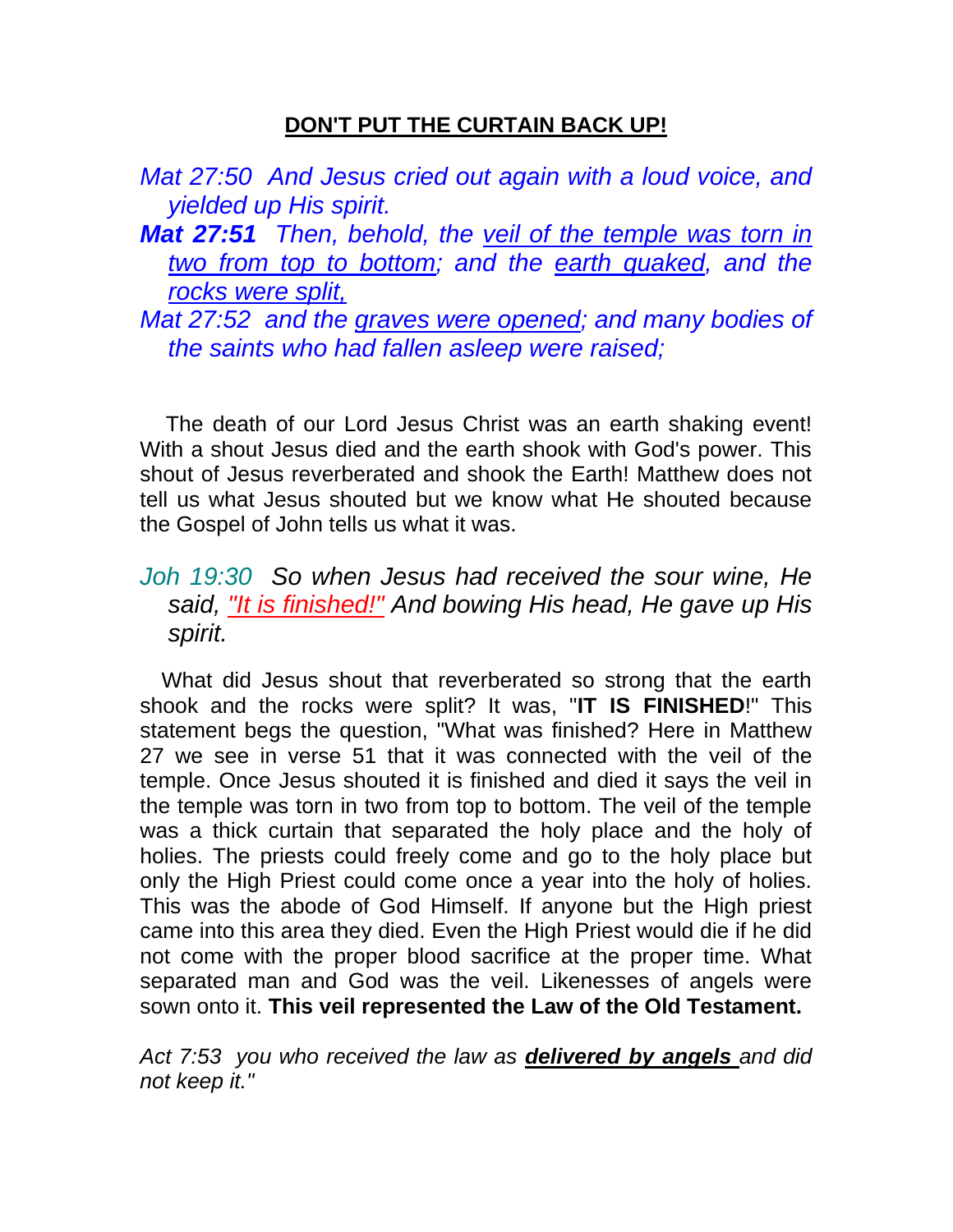The Law was delivered by angels. That is why this veil that represented the Law had pictures of angels on it. This veil showed that it is the demands of the Law and our inability to keep it is what separated us from God.

*Heb 10:19 Therefore, brethren, having boldness to enter the Holiest by the blood of Jesus,* 

*Heb 10:20 by a new and living way which He consecrated for us, through the veil, that is, His flesh,* 

Here we see that the veil of the temple represented the body of Jesus Christ. The Law of the Old Testament was just a shadow. To have a shadow you must have an object that casts the shadow. What object cast the shadow of the Old Testament Law?

*Col 2:16 Then do not let anyone judge you in eating, or in drinking, or in part of a feast, or of a new moon, or of sabbaths, Col 2:17 which are a shadow of coming things, but the body of Christ.*

What cast the shadow of the Old Testament shadow was the body of Christ. Jesus Christ is the essence of the Law of God. The Mosiac Law was but a shadow of Jesus. The veil of the temple represented God's perfect standard found in the Law and is fulfilled in the person of Jesus Christ. When Jesus died He shouted, "It is finished!" He was referring to the Old Testament law was finished. This word "finished" in Greek means completed, satisfied, and it also meant to pay a debt fully. Jesus fulfilled the law. He completed it and satisfied its holy standards for us. Jesus fully paid all our debts we owed from breaking the Law of God. Jesus said it was finished. The Greek tense of this verb means it has forever been finished and satisfied! To show this, the veil of the temple was torn in two. It is interesting to note that the veil was torn from the TOP to the BOTTOM and not bottom to the top. This means God was the one who tore it. God in the person of Jesus Christ fulfilled all His own holy standards for us! God cleared the way for us to come to Him and receive freely from Him.

 Once this veil was torn it says that the earth shook. When God gave the Law on Mt. Sinai He shook the earth and the rocks were split. **God gave the Law to shake up man by revealing sin and its bondage**. **When Jesus died on the cross He shouted to shake us**